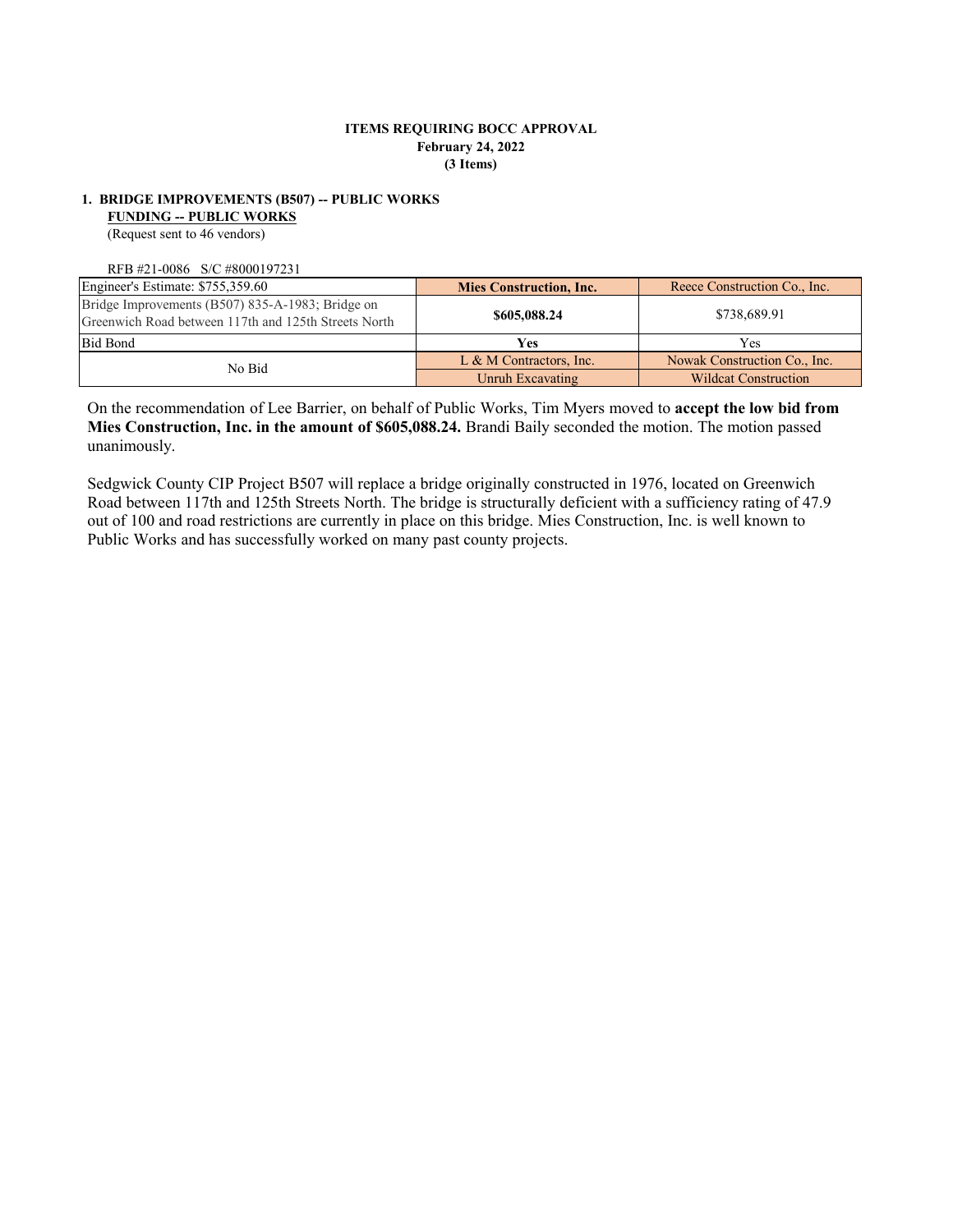#### **BOARD OF BIDS AND CONTRACTS FEBRUARY 24, 2022**

#### **2. FUEL -- FLEET MANAGEMENT**

 **FUNDING -- FLEET MANAGEMENT**

(Request sent to 40 vendors)

RFB #21-0079 Contract

|                                            | <b>Fleet Fuels, LLC</b>     |                      |                                                |                    |                          |
|--------------------------------------------|-----------------------------|----------------------|------------------------------------------------|--------------------|--------------------------|
| Fuel                                       | Mark-up                     | Freight              | <b>Surcharge Fees</b>                          | Price per Gallon   | <b>Total Cost</b>        |
| 1. Treated 87 Octane E10 Unleaded Gasoline | \$0.0790                    | \$0.0000             | \$0.0000                                       | \$2.2444           | \$2.3234                 |
| 2. No E Unleaded                           | \$0.0790                    | \$0.0000             | \$0.0000                                       | \$2.4812           | \$2.5602                 |
| 3. Diesel Fuel #1                          | \$0.0940                    | \$0.0000             | \$0.0000                                       | \$2.7460           | \$2.8400                 |
| 4. Diesel Fuel #2                          | \$0.0840                    | \$0.0000             | \$0.0000                                       | \$2.5130           | \$2.5970                 |
| 5. Diesel Fuel #1 Dyed                     | \$0.0940                    | \$0.0000             | \$0.0000                                       | \$2.7495           | \$2.8435                 |
| 6. Diesel Fuel #2 Dyed                     | \$0.0840                    | \$0.0000             | \$0.0000                                       | \$2.5164           | \$2.6004                 |
| Acknowledge Addendum                       |                             |                      | Yes                                            |                    |                          |
|                                            |                             |                      | Mansfield Oil Company of Gainesville, Inc.     |                    |                          |
| Fuel                                       | Mark-up                     | Freight              | <b>Surcharge Fees</b>                          | Price per Gallon   | <b>Total Cost</b>        |
| 1. Treated 87 Octane E10 Unleaded Gasoline | \$0.0208                    | \$0.0593             | \$0.0000                                       | \$2.2650           | \$2.3451                 |
| 2. No E Unleaded                           | \$0.1276                    | \$0.4000             | \$0.0000                                       | \$2.4873           | \$3.0149                 |
| 3. Diesel Fuel #1                          | \$0.1239                    | \$0.2060             | \$0.0000                                       | \$2.7510           | \$3.0809                 |
| 4. Diesel Fuel #2                          | $\overline{50.1389}$        | \$0.2060             | \$0.0000                                       | \$2.5193           | \$2.8642                 |
| 5. Diesel Fuel #1 Dyed                     | \$0.1220                    | \$0.1669             | \$0.0000                                       | \$2.7545           | \$3.0434                 |
| 6. Diesel Fuel #2 Dyed                     | \$0.1370                    | \$0.1669             | \$0.0000                                       | \$2.5228           | \$2.8267                 |
| Acknowledge Addendum                       |                             |                      | Yes                                            |                    |                          |
|                                            |                             |                      | Petroleum Traders Corp (As Needed)             |                    |                          |
| Fuel                                       | Mark-up                     | Freight              | <b>Surcharge Fees</b>                          | Price per Gallon   | <b>Total Cost</b>        |
| 1. Treated 87 Octane E10 Unleaded Gasoline | \$0.0122                    | \$0.1257             | \$0.0000                                       | \$2.2844           | \$2.4223                 |
| 2. No E Unleaded                           | \$0.0122                    | \$0.3460             | \$0.0000                                       | \$2.5212           | \$2.8794                 |
| 3. Diesel Fuel #1                          | \$0.0122                    | \$0.4021             | \$0.0000                                       | \$2.7510           | \$3.1653                 |
| 4. Diesel Fuel #2                          | \$0.0122                    | \$0.4021             | \$0.0000                                       | \$2.5330           | \$2.9473                 |
| 5. Diesel Fuel #1 Dyed                     | \$0.0122                    | \$0.2160             | \$0.0000                                       | \$2.7545           | \$2.9827                 |
| 6. Diesel Fuel #2 Dyed                     | \$0.0122                    | \$0.2160             | \$0.0000                                       | \$2.5365           | \$2.7647                 |
| Acknowledge Addendum                       |                             |                      | Yes                                            |                    |                          |
|                                            |                             |                      | Petroleum Traders Corp (5,000 gallons or more) |                    |                          |
| Fuel                                       | Mark-up                     | Freight              | <b>Surcharge Fees</b>                          | Price per Gallon   | <b>Total Cost</b>        |
| 1. Treated 87 Octane E10 Unleaded Gasoline | \$0.0122                    | \$0.0613             | \$0.0000                                       | \$2.2844           | \$2.3579                 |
| 2. No E Unleaded                           | N/A                         | N/A                  | \$0.0000                                       | N/A                | N/A                      |
| 3. Diesel Fuel #1                          | \$0.0122                    | \$0.0711             | \$0.0000                                       | \$2.7510           | \$2.8343                 |
| 4. Diesel Fuel #2                          | \$0.0122                    | \$0.0711             | \$0.0000                                       | \$2.5330           | \$2.6163                 |
| 5. Diesel Fuel #1 Dyed                     | \$0.0122                    | \$0.0711             | \$0.0000                                       | \$2.7545           | \$2.8378                 |
| 6. Diesel Fuel #2 Dyed                     | \$0.0122                    | \$0.0711             | \$0.0000                                       | \$2.5365           | \$2.6198                 |
| Acknowledge Addendum                       |                             |                      | Yes                                            |                    |                          |
|                                            |                             |                      | Security Oil, LLC                              |                    |                          |
| Fuel                                       | Mark-up                     | Freight              | <b>Surcharge Fees</b>                          | Price per Gallon   | <b>Total Cost</b>        |
| 1. Treated 87 Octane E10 Unleaded Gasoline | \$0.1500                    | \$0.0000             | \$0.0000                                       | \$2.2500           | \$2.4000                 |
| 2. No E Unleaded                           | \$0.1500                    | \$0.0000             | \$0.0000                                       | \$2.4623           | \$2.6123                 |
| 3. Diesel Fuel #1                          | \$0.1500                    | \$0.0000             | \$0.0000                                       | \$2.7460           | \$2.8960                 |
| 4. Diesel Fuel #2                          | \$0.1500                    | \$0.0000             | \$0.0000                                       | \$2.5093           | \$2.6593                 |
| 5. Diesel Fuel #1 Dyed                     | \$0.1500                    | \$0.0000             | \$0.0000                                       | \$2.7495           | \$2.8995                 |
| 6. Diesel Fuel #2 Dyed                     | \$0.1500                    | \$0.0000             | \$0.0000                                       | \$2.5128           | \$2.6628                 |
| Acknowledge Addendum                       |                             |                      | Yes                                            |                    |                          |
|                                            |                             |                      | Security Oil, LLC (5,000 gallons or more)      |                    |                          |
| Fuel                                       | Mark-up                     | Freight              | <b>Surcharge Fees</b>                          | Price per Gallon   | <b>Total Cost</b>        |
| 1. Treated 87 Octane E10 Unleaded Gasoline | \$0.0700                    | \$0.0000             | \$0.0000                                       | \$2.2500           | \$2.3200                 |
| 2. No E Unleaded                           | \$0.0700                    | \$0.0000             | \$0.0000                                       | \$2.4623           | \$2.5323                 |
| 3. Diesel Fuel #1                          | \$0.0700                    | \$0.0000             | \$0.0000                                       | \$2.7460           | \$2.8160                 |
| 4. Diesel Fuel #2                          | \$0.0700                    | \$0.0000             | \$0.0000                                       | \$2.5093           | \$2.5793                 |
| 5. Diesel Fuel #1 Dyed                     | \$0.0700                    | \$0.0000             | \$0.0000                                       | \$2.7495           | \$2.8195                 |
| 6. Diesel Fuel #2 Dyed                     | \$0.0700                    | \$0.0000             | \$0.0000                                       | \$2.5128           | \$2.5828                 |
| Acknowledge Addendum                       |                             |                      | Yes                                            |                    |                          |
|                                            | Brad Hall &                 | <b>Comark Energy</b> | Heathwood Oil                                  | Kansas Natural Gas | Ritchie Exploration Inc. |
| No Bid                                     | Associates                  | Coop                 | Co., Inc.                                      | Operating LC       |                          |
|                                            | Saratoga Rack Marketing LLC |                      | Shepherd Oil Co                                |                    |                          |

On the recommendation of Tammy Culley, on behalf of Fleet Management, Anna Meyerhoff-Cole moved to **accept the overall low bid from Fleet Fuels, LLC at the rates listed above and establish contract pricing for one (1) year with four (4) one (1) year options to renew**. Jeff Bush seconded the motion. The motion passed unanimously.

Contracted fuel price is based on the low Oil Price Information Service (OPIS) price market index from the preceding week for purchases incurred the following week plus the vendor fees. OPIS price will fluctuate on a weekly basis but the fees do not fluctuate.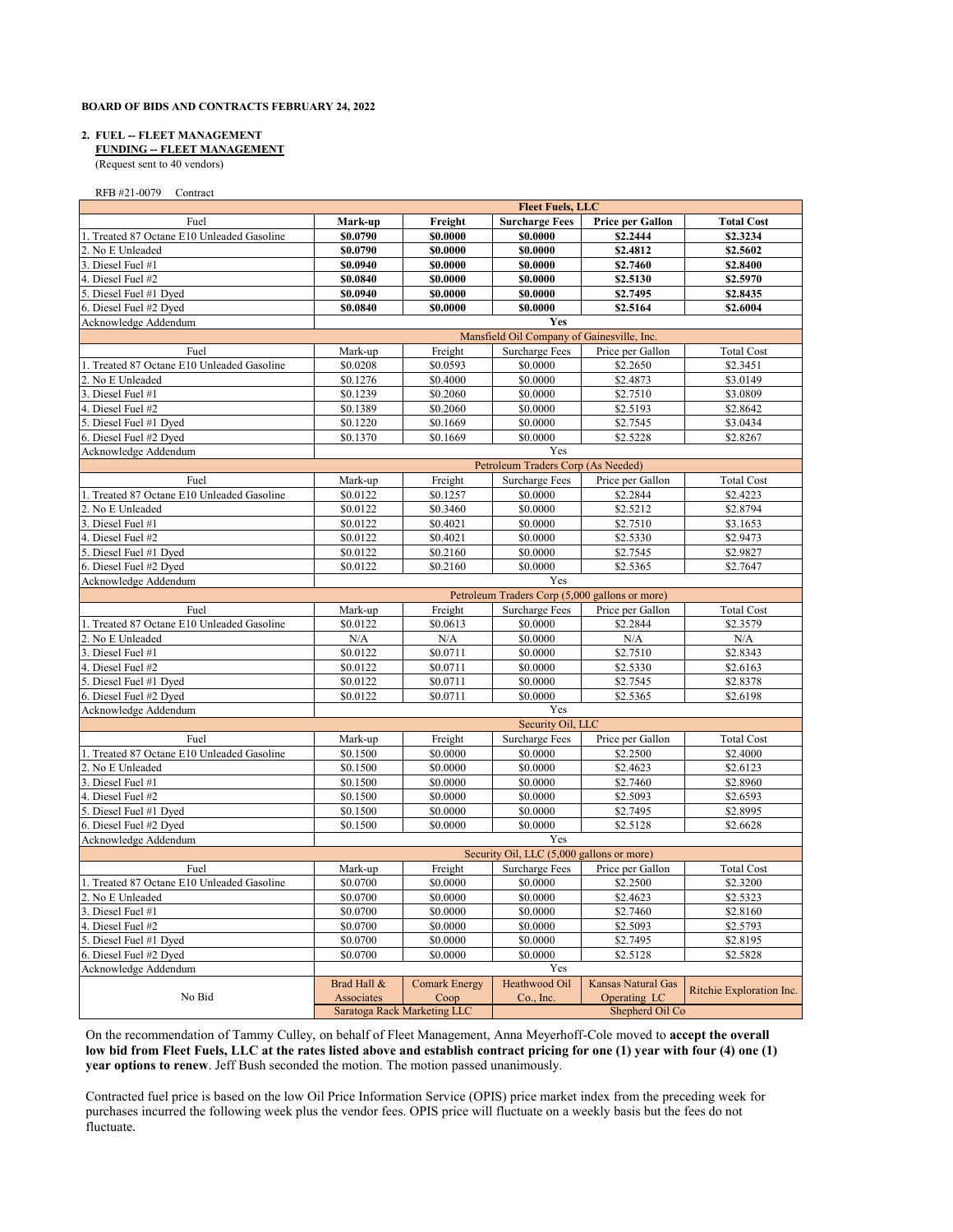Notes: The spend for 2021 was \$1,570.532.55.

### **Questions and Answers**

Brandi Baily: Just for clarification, the vendor fee is that what they are saying is the markup?

Tammy Culley: Yes.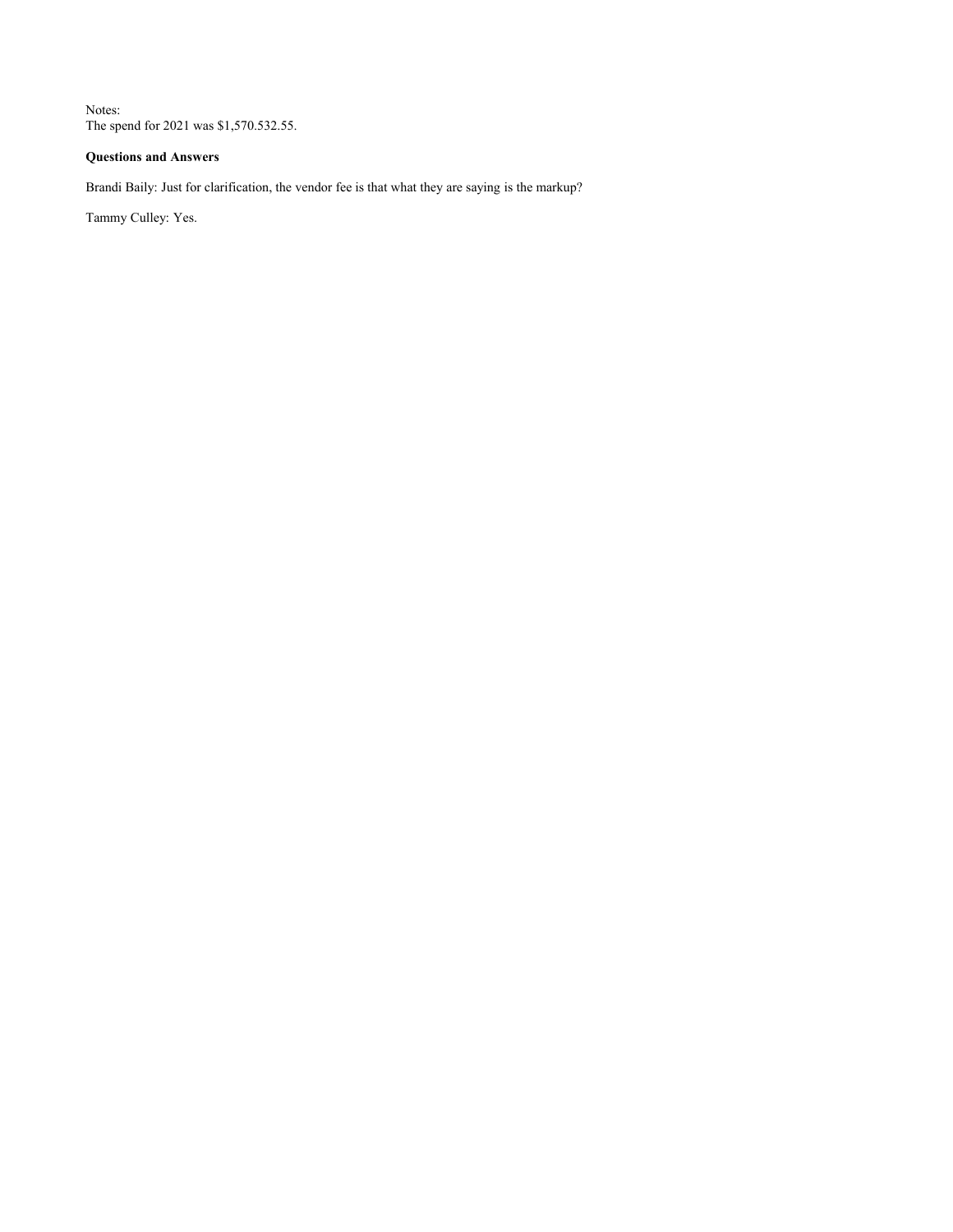#### **BOARD OF BIDS AND CONTRACTS FEBRUARY 24, 2022**

# **3. TEMPORARY HOUSING FOR COVID POSITIVE CLIENTS -- HEALTH DEPARTMENT FUNDING -- HEALTH DEPARTMENT / AMERICAN RESCUE PLAN ACT (ARPA)**

(Request sent to 63 vendors)

RFP #21-0085 Contract

|                                                                                                   |                               | <b>Liberty Hospitality LLC</b>                |                            |
|---------------------------------------------------------------------------------------------------|-------------------------------|-----------------------------------------------|----------------------------|
|                                                                                                   |                               |                                               | dba Quality Suites Airport |
| Room rate per night                                                                               |                               |                                               | \$70.00                    |
| Cleaning fee when client checks out                                                               |                               | \$20.00                                       |                            |
| Minimum four (4) rooms per month blocked for county                                               |                               |                                               | \$1,000.00                 |
|                                                                                                   |                               | <b>HHM Hospitality LLC</b>                    |                            |
|                                                                                                   |                               |                                               | dba Coratel Inn & Suites   |
| Property cost per day for 40 rooms. Property will be blocked for outside guest and only be rented | \$2,000.00                    |                                               |                            |
| exclusively to Sedgwick County Health Department.                                                 |                               |                                               |                            |
| No Bid                                                                                            | Anderson Management Co.       | Biscayne Apartments                           |                            |
|                                                                                                   | Claremont Realty & Management | Courtyard by Marriott - Old Town              |                            |
|                                                                                                   | Hotel at Waterwalk            | Transitions Group, Inc. dba Execustay Midwest |                            |
|                                                                                                   | Value Place - Wichita South   | Wichita Marriott                              |                            |
|                                                                                                   | Wichita Rental Service, Inc.  | Woodspring Suites - Wichita North             |                            |

On the recommendation of Joe Thomas, on behalf of the Health Department, Anna Meyerhoff-Cole moved to **accept the proposals from Liberty Hospitality LLC dba Quality Suites Airport and HHM Hospitality LLC dba Coratel Inn & Suites for a contract period of one (1) year with two (2) one (1) year options to renew.** Tim Myers seconded the motion. The motion passed unanimously.

An evaluation committee comprised of Lucretia Burch and Brad Ashens - Health Department; Corinthian Kelly - Manager's Office; and Joe Thomas - Purchasing evaluated the proposal responses based on the criteria set forth in the RFP. Both proposals were chosen for award.

Sedgwick County through its Health Department and as administrators of the COVID-19 response and the applicant agencies, agree to work in partnership to implement the Sedgwick County funded Hotel/Motel Isolation Program to be administered by the Sedgwick County Health Department.

Notes:

This program is funded by ARPA (American Rescue Plan Act).

This is a proposal and not a bid. Proposals are scored based on criteria set forth in our RFP. There are four (4)

| Component                                                | Points |
|----------------------------------------------------------|--------|
| A. Meet all requirements as stated in proposal           |        |
| B. Description of maintenance and sanitization protocols | 30     |
| C. References                                            |        |
| D. Competitive pricing                                   |        |
| Total Points                                             | 100    |

### **Questions and Answers**

Brandi Baily: I have questions on pricing. So for Liberty Hospitality LLC, the room night is \$70.00 a night and \$20.00 to clean and then the minimum of four (4) rooms per month blocked for the county so that is a \$1,000.00 a month for four (4) rooms? So that will be \$365,000.00 annually, correct? Oh no, that's per month?

Joe Thomas: Yes. It is per month so it is \$12,000.00.

Brandi Baily: Then HHM Hospitality wants us to block 40 rooms at \$2,000.00 a month?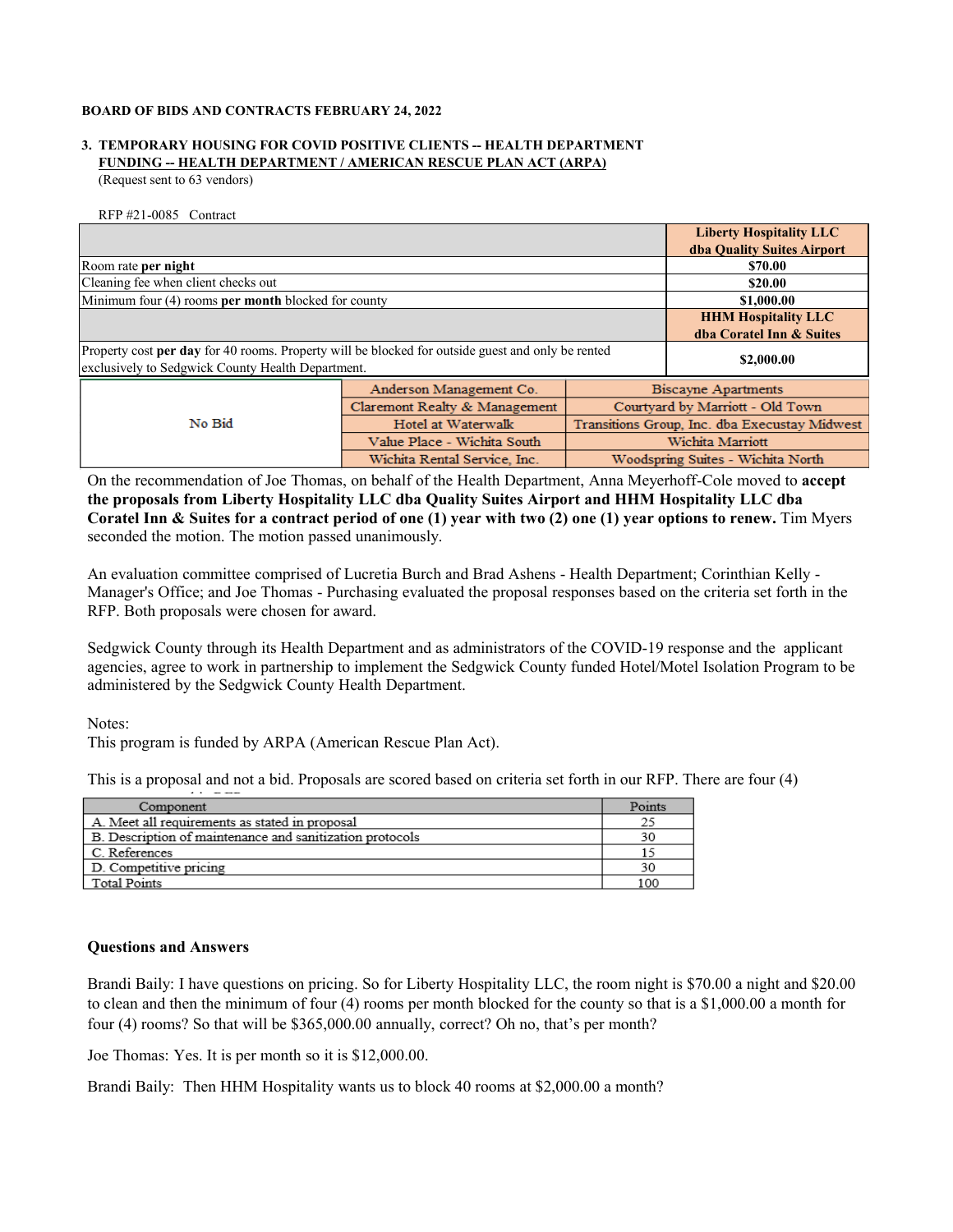Joe Thomas: Right. So basically they are giving us the whole hotel. First of all, both of these are owned basically by the same company. They are under different DBAs but the one gentleman that we are working with basically said that if the Covid-19 pandemic gets out of control again, they will be willing to take the whole hotel in Park City (40 rooms), after regular guests check-out, they would give the entire hotel to the county to utilize with no other guests being in the hotel.

Anna Meyerhoff-Cole: So we'd pay \$2,000.00 a month for 40 rooms?

Joe Thomas: We would pay \$2,000.00 per day.

Anna Meyerhoff-Cole: That's per day?

Joe Thomas: Right. It comes out to approximately \$50.00 per day per guest.

Brandi Baily: So this is \$730,000.00?

Joe Thomas: Depending on how it's used, is that what you're asking?

Brandi Baily: If we enter into this contract, are we obligated to now pay this per day? So we owe them \$730,000.00 by accepting this contract whether we use it or we don't use it?

Joe Thomas: We're not obligated to the minimum four (4) rooms per month. The way it was explained is that if we do decide to get in to a contract with them that we could set aside those four (4) rooms per month and pay the \$1,000.00. The option is if one month we don't need it we don't have to pay the \$1,000.00. They said if we want them to block it for that month, we have to have a minimum of four (4) rooms that would be blocked. For example, if nothing happens in March or April, and we don't make the request then we don't have to pay anything. Let's say things flare up in May, we will let Quality Suites Airport know that we need to start using rooms. At that point, it will be a minimum of four (4) rooms blocked. So we're going to pay a \$1,000.00 for the month to hold four (4) rooms and pay the room and cleaning rates for the total number of rooms utilized. So we are not under obligation unless we specifically say that we are going to use rooms that month.

Brandi Baily: So what are we doing now? Do we have a hotel contract now?

Joe Thomas: We did have kind of a quasi contact. There was no official contract. It was a verbal contract but with all the pandemonium that was going on during the Covid pandemic, there was nothing definitive. When ARPA came on and they said Covid ends and ARPA now begins, ARPA is very stringent. ARPA said you will have a contract and it will be competitively solicited and we want it codified if you are going to use ARPA money. So when we called and found out that we did not have an official contract, we did an RFP to get one done. The reason we put in in place is because we don't know what is going to happen in the future. We are hoping this thing is done but if a variant pops up, ARPA says you might want to have a contract in place ready to go so that is why we did this for 2022. Hopefully we won't have to use it.

Brandi Baily: Do you know for 2020 and 2021 how many people did we have to put up?

Joe Thomas: That is a good question and I'll get you the answer.

Russell Leeds: They (Brad Ashens and Lucretia Burch) have the data on it. We housed quite a few people.

Joe Thomas: Yes, we did for a while they said. I believe it was the indigent population or issues with mental health, in order to keep it from spreading, this allowed them to be isolated.

Russell Leeds: We housed some first responders. We housed indigents.

Joe Thomas: That too. We made the opportunity for first responders not have to go back and infect their family. They had the option of going to the hotel.

Tim Meyers: So mainly what you've said here Joe is we only pay this if we use this?

Joe Thomas: Exactly.

Tim Meyers: And the funding will come from ARPA money and not out of our budget?